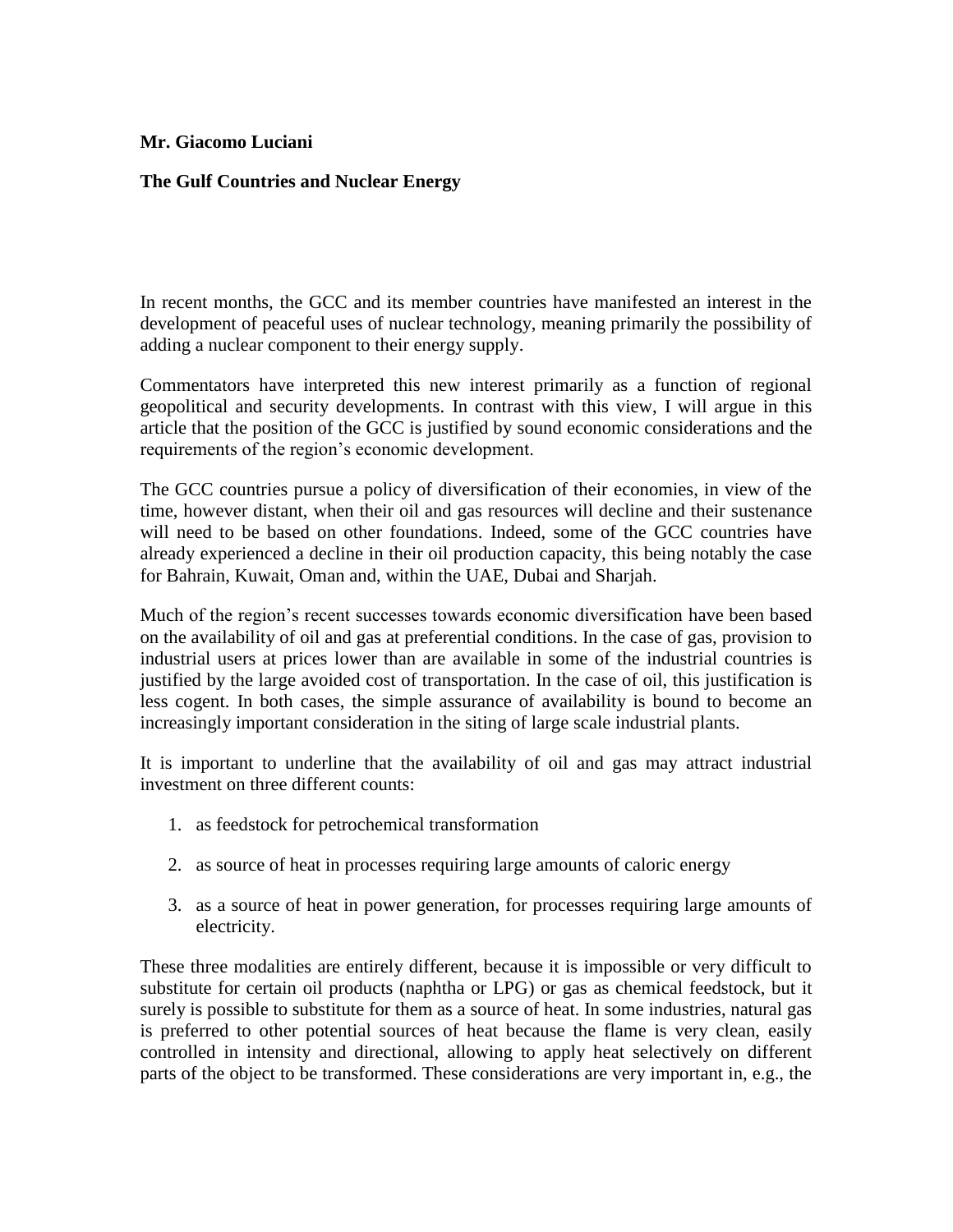glass or ceramics industry. IN other cases, where such special requirements do not exist (e.g. cement) gas competes with other energy sources solely on price.

Power generation specifically is an area in which oil and gas are easily substituted for: they are needed if the plant consists of gas turbines, either alone or in association with steam turbines; but are not at all optimal for pure steam turbine plants, where the heat is used simply to raise the steam.

In discussing the process of diversification of the Gulf economies, these distinctions are frequently forgotten, and reference is made to all "energy intensive industrial processes". However, the advantage that the Gulf countries enjoy is in fact quite different depending on the use that is made of the oil or gas: in petrochemical industries the advantage is very strong, indeed decisive; in other selected industrial processes the availability of gas is important and confers a significant advantage; but in generic heat consuming industrial processes the advantage is much more questionable.

This is especially important in considering those industries that require a lot of electricity. Paramount among these is aluminium smelting, which has been a huge commercial success in the Gulf. Large investment plans are being formulated to increase aluminium smelting capacity, which will translate in further increases for electricity demand. Is it rational for the GCC countries to supply these prospective plants with low-cost electricity?

A somewhat different yet closely related case is water desalination: in fact even more essential to the sustainability of the GCC countries' economic and political future. Water desalination is closely related to electricity generation, because it can be achieved with one of two processes: distillation and reverse osmosis. Distillation implies bringing the water to boil and separating the steam from the brine; it is logically connected to electricity generation because the heat from power generation can be recovered to distillate the water, so that sweet water becomes a by-product of electricity generation. Reverse osmosis is, on the contrary, a process that normally absorbs significant amounts of electricity (to pressurize the salt water and drive it through the membranes that separate the salt from the water).

In both cases, cheap electricity is closely related to affordable and abundant desalinated water supply. The GCC countries are using and will use both desalination technologies: cheap heat is essential for the economic viability of water distillation and power generation; and cheap electricity is required for reverse osmosis.

The cost of electricity is a function of many things: the cost of fuel, the investment cost of the power plant, the number of hours that the power plant is in use. The latter consideration is especially important: electricity cannot be stored, and whenever demand swings widely between seasons and hours of the day (which is always the case) power plants must be available to meet the peak demand, which are not used at other times.

In the Gulf countries, seasonal variations in electricity demand are especially wide, because of the large demand for air conditioning in the summer. Considerable savings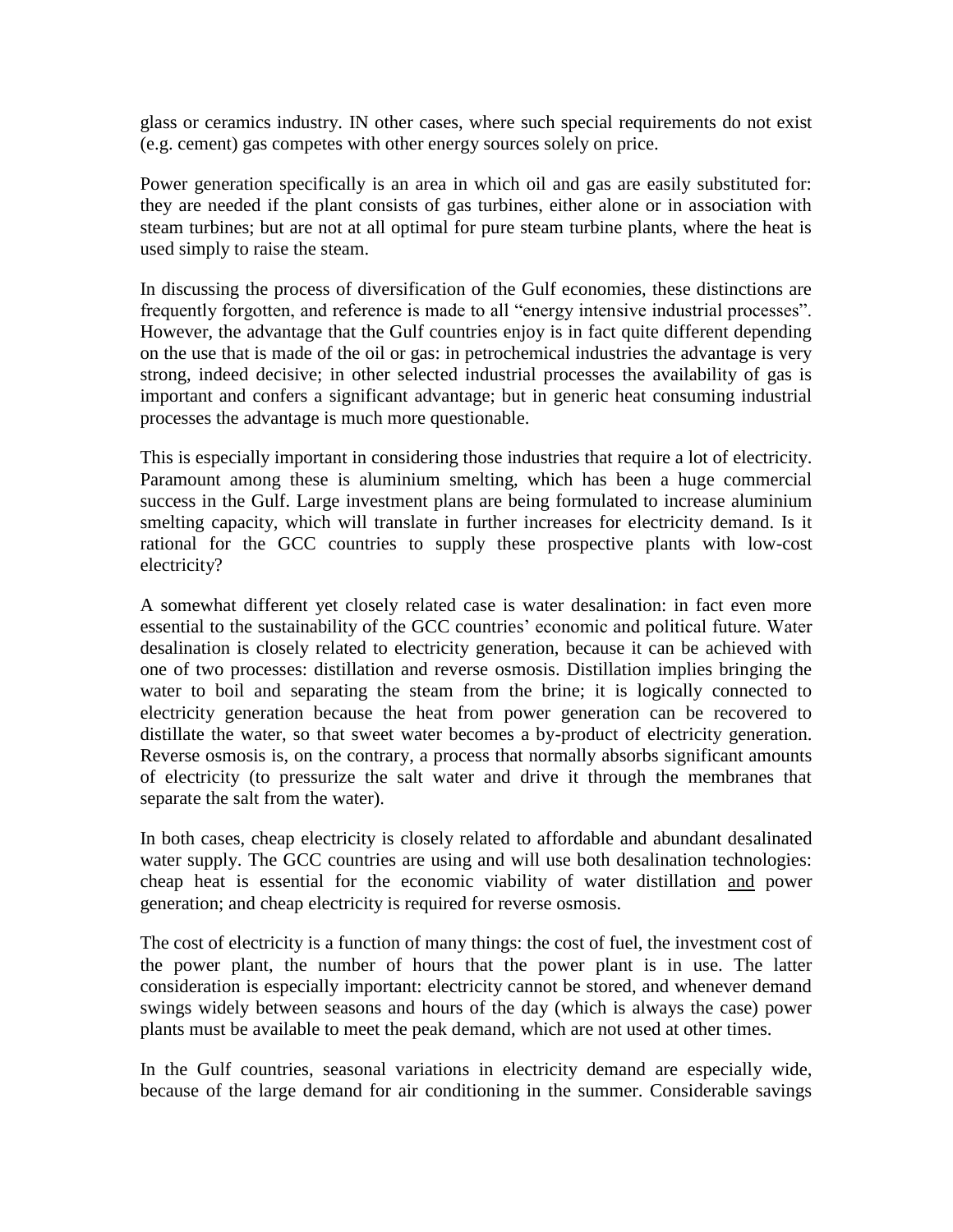could be obtained if the public could be induced to discard old and inefficient air conditioning units and opt for efficient – and more expensive – ones. This is difficult to achieve if the price of electricity is not increased, especially at times of peak demand. Another possibility is to encourage the growth of interruptible users  $-$  i.e. users that will accept to be cut off at times of peak demand. Interruptible users generally are found in industry, including both aluminium and water desalination by reverse osmosis.

It is thus certainly the case that considerable rationalization would be possible in the GCC countries through policies aimed at the management of demand at more rational use of energy, but demand for electricity is bound to increase nevertheless – as it does in all countries, more rapidly so than demand for other forms of energy.

The choice of the optimal power generation technology depends on the degree of utilization of the plant. Plants that are used for peak shaving will not run many hours, and the cost of fuel is relatively less important for them: more important it is to minimize the initial investment. For this use, gas turbines are the most competitive, either alone (for pure peak shaving plants) or in combination with steam turbines (so-called combined cycle gas turbine plants – for medium load). However, for base load plants, i.e. plants that are intended to run almost in permanence, the cost of fuel becomes of paramount importance, and compensates for the higher initial investment.

Nuclear power plants are the cheapest source of base load electricity, followed by coal burning plants. Oil or gas plants can only offer competitive base load electricity if the fuel is available at a discount to international prices. To the extent that well-designed policies will succeed in flattening electricity demand and reduce swings, base load capacity will increase and peak load may be reduced.

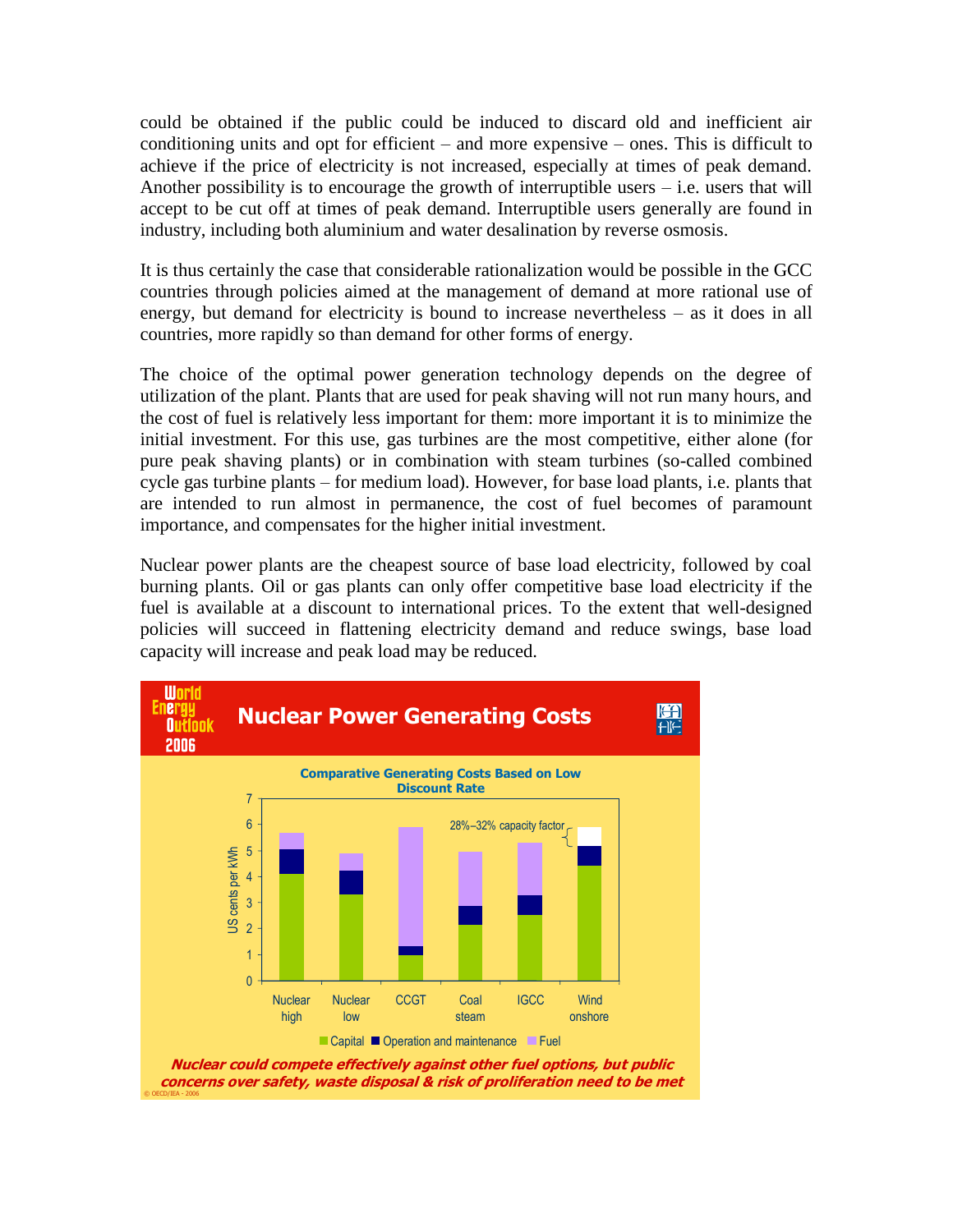

For many years, the main GCC oil exporting countries (Kuwait, Saudi Arabia and Abu Dhabi in the UAE) have enjoyed significant non-utilized oil production capacity. This was historically the result of the decline in the demand for Opec oil and the imposition of quotas to defend certain price levels. For as long as non-utilized capacity has been available, the marginal cost of an additional barrel of oil might have been considered to be close to zero. At the same time, minimizing the cost of initial investment was an important consideration for all GCC countries, which had to weather a considerable worsening in their financial situation. Hence, for a long period of time the exclusive reliance on oil or gas fired power plants was indeed perfectly rational.

However, the situation has changed, and non utilized capacity has become scarce: all GCC countries are investing billions in increasing their crude oil production capacity, and under the new circumstances the marginal barrel of oil has indeed a significant cost - on top of the fact that it has an opportunity cost, i.e. the price that it would fetch if sold on the international market.

The availability of cheap fuel for power generation is further constrained by developments in the refining and petrochemical industry. In the case of refining, in the past several major Gulf refineries were simple distillation plants, whose products slate had a relative small component of the most valuable products (gasoline, kerosene, diesel) and a relatively large component of residual fuel oil (generally high in sulphur). Fuel oil is being phased out everywhere in the world, and it has less and less of a market internationally. It was therefore rational to use the fuel oil domestically for power generation (provided that the negative environmental impact is ignored). Investment in improving the refineries was discouraged by the availability of excess refining capacity globally.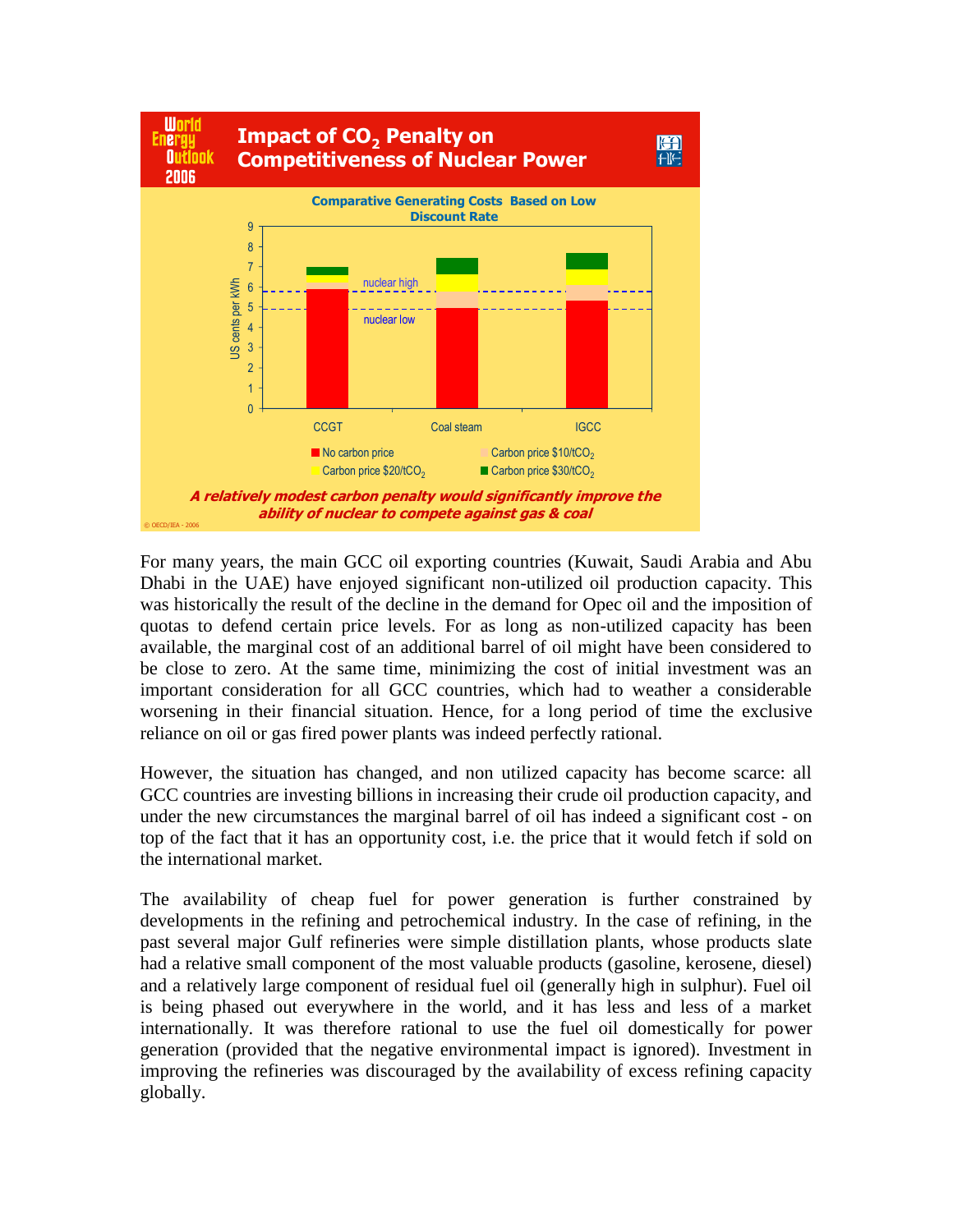But here too the situation has changed: refining capacity is short globally, and the Gulf countries find it difficult to sell their heavier oil. Consequently, they are now investing massively in improving the product slate that can be obtained from older refineries and in adding new refineries: the net effect of these developments is likely to be that residual fuel oil will be relatively less abundant.

The growth of petrochemical industry is important because it requires gas as feedstock. There is a significant pipeline of petrochemical projects that is waiting to secure its gas supply; gas fired power plants now compete with petrochemical plants for the allocation of available gas.

All of these effects are simply some of the multiple consequences of the fact that we have now entered an era of tight global oil and gas supplies. It is by now fairly clear that oil and gas supply are unlikely to grow at the same pace as demand, meaning that globally other sources of energy will need to play a bigger role. The price of oil and gas on international markets is likely to remain high, even if possibly not quite as high as it is at the time of writing. The use of oil products, in particular, will increasingly be concentrated in the transportation sector, where they are most difficult or altogether impossible to substitute for. For heat generation, other sources will increasingly be used.

The fact that the Gulf countries have abundant oil and gas production, certainly in excess of their domestic needs, does not mean that they should not participate in the global process of energy diversification. As oil and gas become more valuable, it will pay to rein in domestic consumption and make as much as possible available for export, especially if embodied in higher value added products such as petrochemicals. Today, several large scale power plant projects and electricity-intensive industrial projects are being launched, all of which need to receive crude oil or fuel oil at prices far removed from international realities. Sooner rather than later, the alternative of nuclear for some of these plants will be considered (the alternative of coal is already being considered, although in my opinion it is even more paradoxical than nuclear, in addition to having a negative environmental impact).

Today the GCC countries enjoy a comfortable financial position and are constantly scouting for long-run investment opportunities that might be functional to their development and economic viability. Nuclear power plants require higher initial investment but are a form of insurance for the future. Developing a nuclear component to power generation in the region is a valid way to reduce excessive dependency on oil and gas and lay the premises for a more balanced future.

Generally, one of the obstacles on the path to developing nuclear power generation is the non availability of trained personnel. But the GCC countries have extraordinary experience in making the best use of internationally available expertise, and progressively internalizing the know-how and technology without prejudice to the competitiveness of operations: they have succeeded in this in several areas, and there is no reason why they should not succeed in nuclear power generation technology.